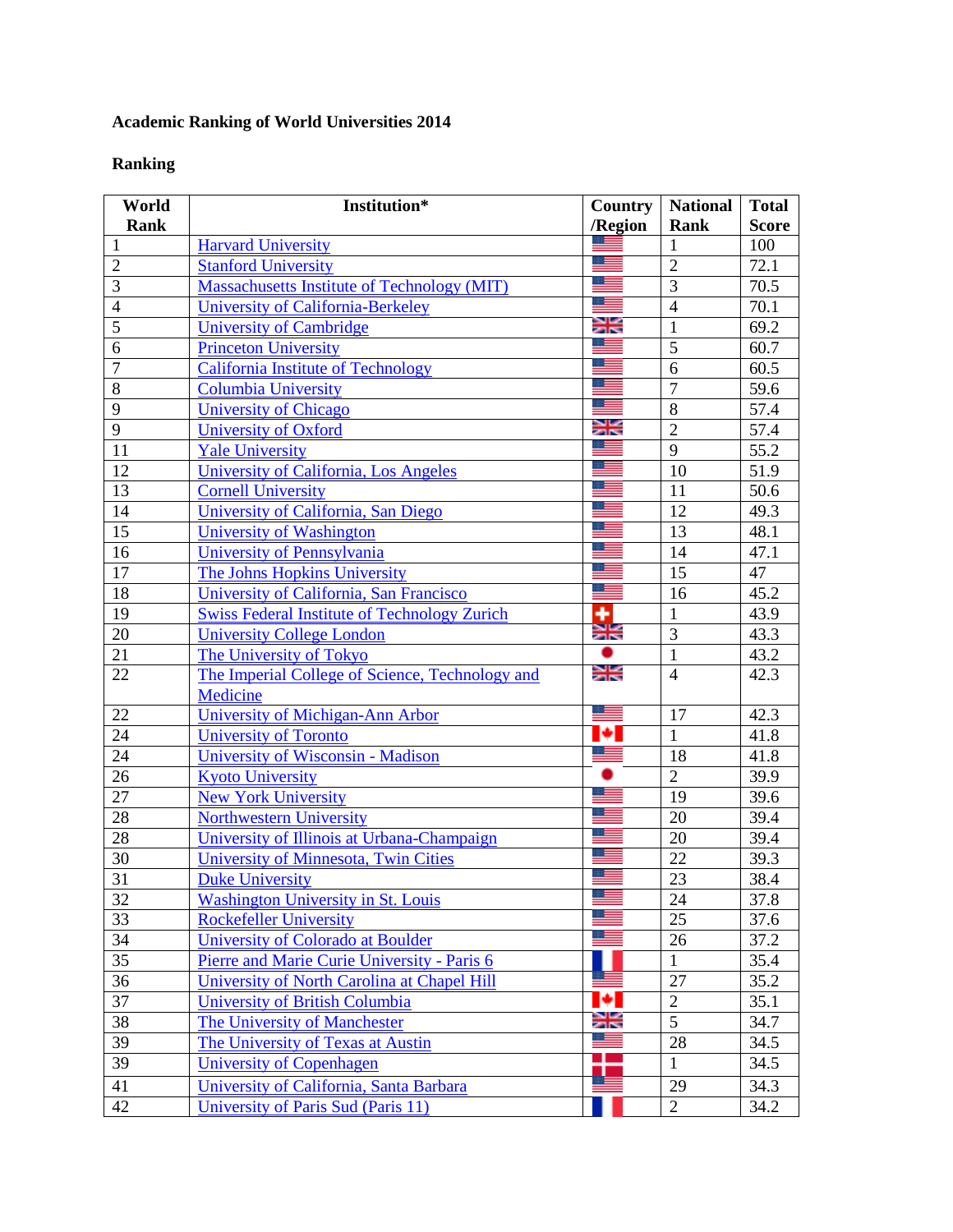| 43 | University of Maryland, College Park                |    | 30              | 32.7 |
|----|-----------------------------------------------------|----|-----------------|------|
| 44 | The University of Melbourne                         |    | $\mathbf{1}$    | 32.6 |
| 45 | The University of Edinburgh                         | Ж  | 6               | 32.5 |
| 45 | The University of Texas Southwestern Medical Center |    | $\overline{31}$ | 32.5 |
|    | at Dallas                                           |    |                 |      |
| 47 | Karolinska Institute                                |    | $\mathbf{1}$    | 31.9 |
| 47 | University of California, Irvine                    |    | $\overline{32}$ | 31.9 |
| 49 | <b>Heidelberg University</b>                        |    | $\mathbf{1}$    | 31.1 |
| 49 | <b>University of Munich</b>                         |    | 1               | 31.1 |
| 51 | University of Southern California                   |    | 33              | 31   |
| 52 | Rutgers, The State University of New Jersey - New   |    | 34              | 30.9 |
|    | <b>Brunswick</b>                                    |    |                 |      |
| 53 | <b>Technical University Munich</b>                  |    | 3               | 30.7 |
| 54 | <b>Vanderbilt University</b>                        |    | 35              | 30.6 |
| 55 | University of California, Davis                     |    | 36              | 30.4 |
| 56 | <b>University of Zurich</b>                         | ٠  | $\overline{2}$  | 30.3 |
| 57 | <b>Utrecht University</b>                           |    | $\mathbf{1}$    | 30.2 |
| 58 | Pennsylvania State University - University Park     |    | 37              | 30   |
| 59 | <b>King's College London</b>                        | Ж  | $\overline{7}$  | 29.7 |
| 60 | <b>Purdue University - West Lafayette</b>           |    | 38              | 29.5 |
| 60 | <b>Uppsala University</b>                           |    | $\overline{2}$  | 29.5 |
| 62 | <b>Carnegie Mellon University</b>                   |    | 39              | 29.4 |
| 63 | <b>University of Bristol</b>                        | Ж  | 8               | 28.9 |
| 64 | The Ohio State University - Columbus                |    | 40              | 28.7 |
| 65 | <b>University of Pittsburgh-Pittsburgh Campus</b>   |    | 41              | 28.6 |
| 66 | <b>University of Geneva</b>                         | ٠  | 3               | 28.5 |
| 67 | <b>Ecole Normale Superieure - Paris</b>             |    | $\overline{3}$  | 28.3 |
| 67 | <b>McGill University</b>                            | ю  | $\overline{3}$  | 28.3 |
| 69 | <b>University of Oslo</b>                           |    | $\mathbf{1}$    | 28.1 |
| 70 | <b>Ghent University</b>                             |    | $\mathbf{1}$    | 28   |
| 70 | The Hebrew University of Jerusalem                  | ⊅  | $\mathbf{1}$    | 28   |
| 72 | <b>Boston University</b>                            |    | 42              | 27.8 |
| 73 | University of Helsinki                              |    | 1               | 27.5 |
| 74 | <b>Aarhus University</b>                            |    | $\overline{2}$  | 27.4 |
| 74 | <b>Brown University</b>                             |    | 43              | 27.4 |
| 74 | The Australian National University                  | ٣. | $\overline{2}$  | 27.4 |
| 77 | <b>Leiden University</b>                            |    | $\overline{2}$  | 27.3 |
| 78 | <b>Osaka University</b>                             |    | 3               | 26.8 |
| 78 | <b>Stockholm University</b>                         |    | 3               | 26.8 |
| 78 | <b>Technion-Israel Institute of Technology</b>      | ✿  | $\overline{2}$  | 26.8 |
| 78 | <b>University of Florida</b>                        |    | 44              | 26.8 |
| 82 | <b>Rice University</b>                              |    | 45              | 26.7 |
| 82 | <b>University of Groningen</b>                      |    | 3               | 26.7 |
| 84 | <b>Moscow State University</b>                      |    | $\mathbf{1}$    | 26.1 |
| 85 | The University of Queensland                        |    | $\overline{3}$  | 25.7 |
| 86 | University of Arizona                               |    | 46              | 25.4 |
| 87 | <b>University of Utah</b>                           |    | 47              | 25   |
| 88 | <b>Arizona State University</b>                     |    | 48              | 24.9 |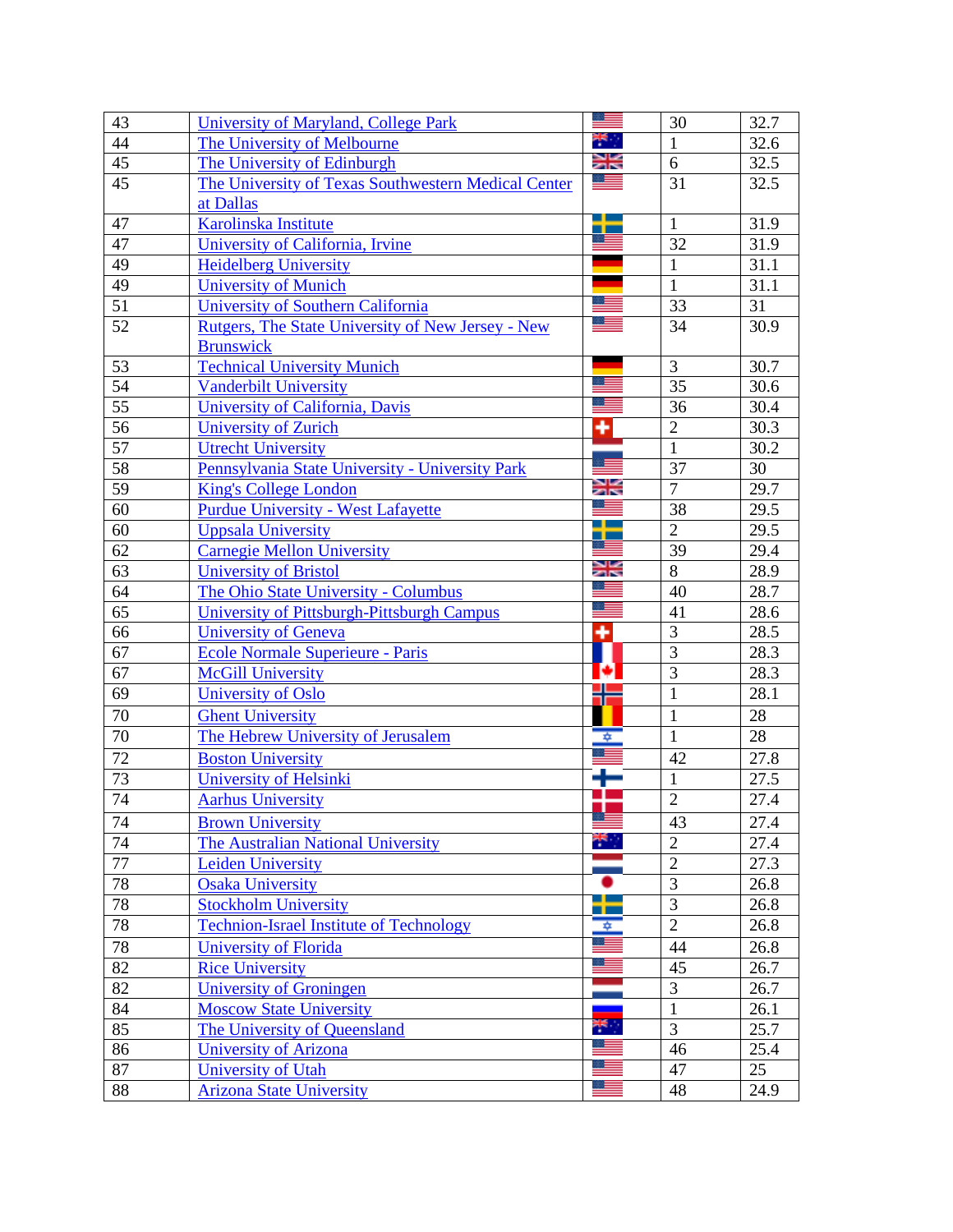| 88                 | The University of Western Australia                     | ₩.,       | $\overline{4}$            | 24.9 |
|--------------------|---------------------------------------------------------|-----------|---------------------------|------|
| 90                 | <b>McMaster University</b>                              | ы         | $\overline{4}$            | 24.8 |
| 90                 | <b>University of Basel</b>                              | ٠         | $\overline{4}$            | 24.8 |
| 90                 | <b>University of Rochester</b>                          | æ         | 49                        | 24.8 |
| 93                 | University of California, Santa Cruz                    |           | 50                        | 24.7 |
| 94                 | <b>University of Bonn</b>                               |           | $\overline{4}$            | 24.6 |
| $\overline{95}$    | <b>University of Strasbourg</b>                         |           | $\overline{4}$            | 24.5 |
| 96                 | <b>KU</b> Leuven                                        |           | $\overline{2}$            | 24.2 |
| 96                 | <b>Swiss Federal Institute of Technology Lausanne</b>   | ٠<br>≋≡   | $\overline{5}$            | 24.2 |
| 96                 | Texas A & M University                                  | æ         | $\overline{51}$           | 24.2 |
| 99                 | <b>Georgia Institute of Technology</b>                  |           | 52                        | 24.1 |
| 100                | <b>VU University Amsterdam</b>                          |           | $\overline{4}$            | 24   |
| 101-150            | <b>Aix Marseille University</b>                         |           | $5 - 7$                   |      |
| 101-150            | <b>Baylor College of Medicine</b>                       |           | $\overline{53-64}$        |      |
| 101-150            | <b>Cardiff University</b>                               | ≍≍        | $9 - 17$                  |      |
| 101-150            | <b>Case Western Reserve University</b>                  |           | 53-64                     |      |
| 101-150            | <b>Catholic University of Louvain</b>                   |           | $3-4$                     |      |
| 101-150            | <b>Emory University</b>                                 |           | 53-64                     |      |
| 101-150            | <b>Hokkaido University</b>                              |           | $4 - 6$                   |      |
| 101-150            | <b>Indiana University Bloomington</b>                   |           | 53-64                     |      |
| 101-150            | Joseph Fourier University (Grenoble 1)                  |           | $5 - 7$                   |      |
| 101-150            | <b>London School of Economics and Political Science</b> | ≱≼<br>J.  | $9-17$                    |      |
| 101-150            | <b>Lund University</b>                                  |           | $\overline{4}$            |      |
| 101-150            | <b>Mayo Medical School</b>                              | ▝▆        | 53-64                     |      |
| 101-150            | <b>Michigan State University</b>                        |           | 53-64                     |      |
| 101-150            | <b>Monash University</b>                                | ÷,<br>٠   | $5 - 7$                   |      |
| 101-150            | <b>Nagova University</b>                                |           | $4 - 6$                   |      |
| 101-150            | <b>National Taiwan University</b>                       | ❀<br>c.   | $\mathbf{1}$              |      |
| 101-150            | <b>National University of Singapore</b>                 |           | $\mathbf{1}$              |      |
| 101-150            | <b>Peking University</b>                                |           | $1 - 3$                   |      |
| 101-150            | <b>Radboud University Nijmegen</b>                      |           | $5 - 7$<br>$\mathbf{1}$   |      |
| 101-150            | <b>Seoul National University</b>                        | $\bullet$ |                           |      |
| 101-150<br>101-150 | Shanghai Jiao Tong University                           |           | $1 - 3$<br>$\overline{3}$ |      |
|                    | <b>Technical University of Denmark</b>                  | т         |                           |      |
| 101-150            | The University of Glasgow                               | ≽≍<br>÷.  | $9 - 17$                  |      |
| 101-150            | The University of New South Wales                       | Ж         | $5 - 7$                   |      |
| 101-150            | The University of Sheffield                             |           | $9 - 17$                  |      |
| 101-150            | The University of Texas M. D. Anderson Cancer           |           | 53-64                     |      |
|                    | Center<br><b>Tohoku University</b>                      |           |                           |      |
| 101-150<br>101-150 |                                                         |           | $4 - 6$<br>$1-3$          |      |
| 101-150            | <b>Tsinghua University</b><br><b>Tufts University</b>   |           | 53-64                     |      |
| 101-150            | <b>University Libre Bruxelles</b>                       |           | $3-4$                     |      |
| 101-150            | University of Alberta                                   | ø         | $5-6$                     |      |
| 101-150            | <b>University of Amsterdam</b>                          |           | $5 - 7$                   |      |
| 101-150            | <b>University of Birmingham</b>                         | Ж         | $9 - 17$                  |      |
| 101-150            | University of California, Riverside                     |           | 53-64                     |      |
| 101-150            | <b>University of Frankfurt</b>                          |           | $5 - 7$                   |      |
| 101-150            | <b>University of Freiburg</b>                           |           | $5 - 7$                   |      |
|                    |                                                         |           |                           |      |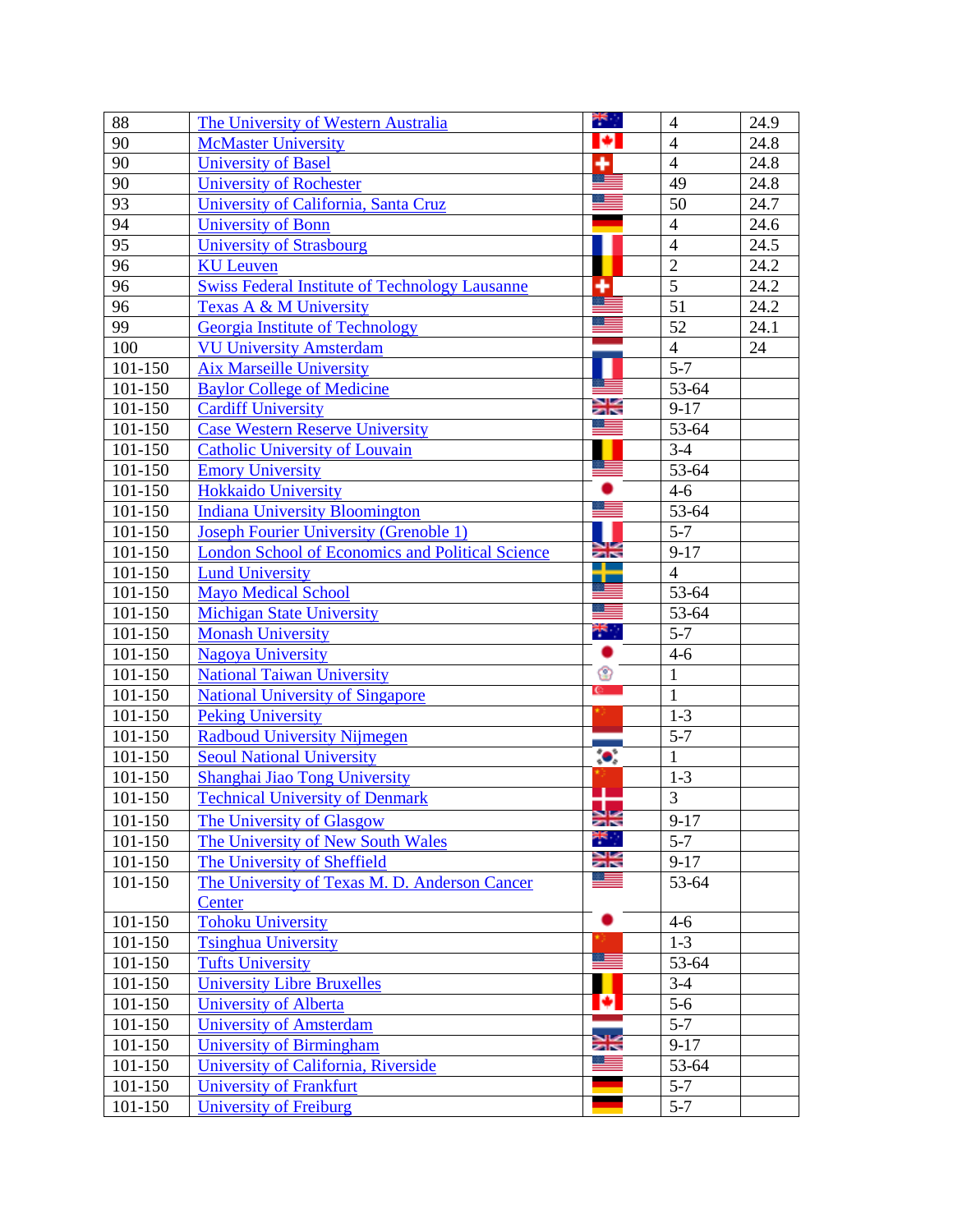| 101-150                | University of Goettingen                       |                      | $5 - 7$        |
|------------------------|------------------------------------------------|----------------------|----------------|
| 101-150                | <b>University of Leeds</b>                     | Ж                    | $9 - 17$       |
| 101-150                | <b>University of Liverpool</b>                 | Ж                    | $9 - 17$       |
| 101-150                | <b>University of Massachusetts Amherst</b>     | كا                   | 53-64          |
| 101-150                | University of Massachusetts Medical School -   | 88                   | 53-64          |
|                        | Worcester                                      |                      |                |
| 101-150                | <b>University of Montreal</b>                  | ю                    | $5-6$          |
| 101-150                | <b>University of Nottingham</b>                | Ж                    | $9 - 17$       |
| 101-150                | University of Sao Paulo                        | ◆                    | $\mathbf{1}$   |
| 101-150                | <b>University of Southampton</b>               | $rac{1}{2}$          | $9 - 17$       |
| 101-150                | University of Sydney                           | ي طا <b>م</b><br>ا   | $5 - 7$        |
| 101-150                | <b>University of Virginia</b>                  | ≡                    | 53-64          |
| 101-150                | University of Wageningen                       |                      | $5 - 7$        |
| 101-150                | University Paris Diderot - Paris 7             |                      | $5 - 7$        |
| 101-150                | <b>Weizmann Institute of Science</b>           | ∗                    | $\overline{3}$ |
| 151-200                | <b>Erasmus University</b>                      |                      | $\overline{8}$ |
| 151-200                | <b>Fudan University</b>                        |                      | $4 - 6$        |
| 151-200                | <b>George Mason University</b>                 | ≔                    | 65-77          |
| 151-200                | <b>Icahn School of Medicine at Mount Sinai</b> |                      | 65-77          |
| 151-200                | <b>Iowa State University</b>                   | 89                   | 65-77          |
| 151-200                | <b>King Abdulaziz University</b>               | 198                  | $1-2$          |
| 151-200                | <b>King Saud University</b>                    | $\frac{100}{\pi}$    | $1-2$          |
| 151-200                | <b>Kyushu University</b>                       |                      | $7 - 8$        |
| $\overline{1}51 - 200$ | <b>Nanyang Technological University</b>        | $\mathbb{C}$         | $\overline{2}$ |
| $\overline{151}$ -200  | North Carolina State University - Raleigh      |                      | 65-77          |
| 151-200                | <b>Oregon Health and Science University</b>    |                      | 65-77          |
| 151-200                | <b>Oregon State University</b>                 |                      | 65-77          |
| 151-200                | <b>Tel Aviv University</b>                     | $\overline{\bullet}$ | $\overline{4}$ |
| 151-200                | The Chinese University of Hong Kong            | 牵                    | $1-2$          |
| 151-200                | The University of Adelaide                     | ₩.,                  | 8              |
| 151-200                | <b>The University of Calgary</b>               | ø                    | $\overline{7}$ |
| 151-200                | The University of Georgia                      | <u> =</u>            | 65-77          |
| $\overline{1}51 - 200$ | The University of Hong Kong                    | 蠹                    | $1 - 2$        |
| 151-200                | <b>Tokyo Institute of Technology</b>           | ٠                    | $7 - 8$        |
| 151-200                | <b>Trinity College Dublin</b>                  |                      | $\mathbf{1}$   |
| 151-200                | <b>University of Barcelona</b>                 | $\mathbf{R}$         | $\mathbf{1}$   |
| 151-200                | University of Bern                             | ۰                    | $6 - 7$        |
| 151-200                | <b>University of Bologna</b>                   |                      | $1-6$          |
| 151-200                | <b>University of Buenos Aires</b>              | $\equiv$             | $\mathbf{1}$   |
| 151-200                | <b>University of Delaware</b>                  |                      | 65-77          |
| 151-200                | University of East Anglia                      | Ж<br>۳.              | 18-20          |
| 151-200                | University of Gothenburg                       | т                    | 5              |
| 151-200                | <b>University of Hamburg</b>                   | $\equiv$             | $8-13$         |
| 151-200                | University of Hawaii at Manoa                  | - 22                 | 65-77          |
| 151-200                | University of Illinois at Chicago              |                      | 65-77          |
| 151-200                | University of Iowa                             |                      | 65-77          |
| 151-200                | <b>University of Kiel</b>                      |                      | $8-13$         |
| 151-200                | University of Koeln                            |                      | $8 - 13$       |
| 151-200                | <b>University of Lausanne</b>                  | ٠                    | $6 - 7$        |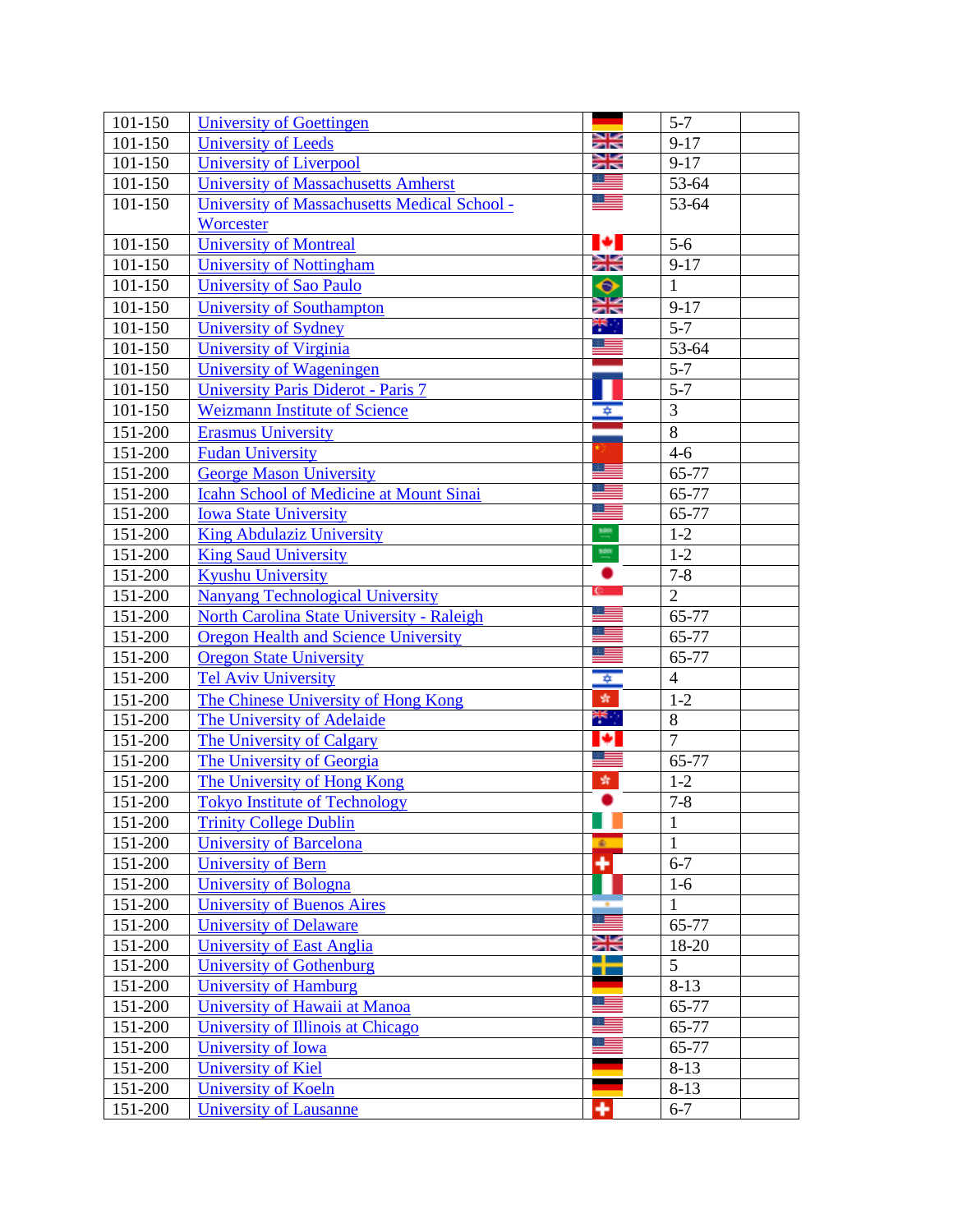| 151-200                | <b>University of Miami</b>                                                                      |           | 65-77              |
|------------------------|-------------------------------------------------------------------------------------------------|-----------|--------------------|
| 151-200                | <b>University of Milan</b>                                                                      |           | $1-6$              |
| 151-200                | <b>University of Muenster</b>                                                                   |           | $8 - 13$           |
| 151-200                | <b>University of Padua</b>                                                                      |           | $1-6$              |
| 151-200                | University of Paris Descartes (Paris 5)                                                         |           | 8                  |
| 151-200                | <b>University of Pisa</b>                                                                       |           | $1-6$              |
| 151-200                | University of Roma - La Sapienza                                                                |           | $1-6$              |
| 151-200                | University of Science and Technology of China                                                   |           | $4 - 6$            |
| 151-200                | <b>University of Sussex</b>                                                                     | Ж         | 18-20              |
| 151-200                | University of Tuebingen                                                                         |           | $8-13$             |
| 151-200                | University of Turin                                                                             |           | $1-6$              |
| 151-200                | <b>University of Vienna</b>                                                                     |           | $\mathbf{1}$       |
| 151-200                | <b>University of Warwick</b>                                                                    | Ж         | 18-20              |
| 151-200                | University of Wuerzburg                                                                         | <b>FR</b> | $8-13$             |
| $\overline{1}51 - 200$ | Virginia Commonwealth University                                                                |           | 65-77              |
| 151-200                | <b>Zhejiang University</b>                                                                      |           | $4-6$              |
| 201-300                | <b>Autonomous University of Barcelona</b>                                                       | 案         | $2 - 4$            |
| 201-300                | <b>Autonomous University of Madrid</b>                                                          | 案         | $2 - 4$            |
| 201-300                | <b>Beijing Normal University</b>                                                                |           | $7 - 12$           |
| 201-300                | <b>Charles University in Prague</b>                                                             |           | $\mathbf{1}$       |
| 201-300                | <b>City University of Hong Kong</b>                                                             | 齿         | $3-4$              |
| 201-300                | <b>Claude Bernard University Lyon 1</b>                                                         |           | $9 - 14$           |
| 201-300                | <b>Colorado State University</b>                                                                |           | 78-104             |
| 201-300                | <b>Dalhousie University</b>                                                                     |           | $8 - 16$           |
| 201-300                | <b>Dartmouth College</b>                                                                        |           | 78-104             |
| 201-300                | <b>Delft University of Technology</b>                                                           | Ж         | $9-10$             |
| 201-300                | <b>Durham University</b>                                                                        |           | 21-29              |
| 201-300                | Ecole Normale Superieure - Lyon                                                                 |           | $9 - 14$           |
| 201-300                | <b>Florida State University</b>                                                                 |           | 78-104<br>$7 - 12$ |
| 201-300<br>201-300     | Harbin Institute of Technology                                                                  |           | $7 - 12$           |
| 201-300                | <b>Huazhong University of Science and Technology</b><br>Karlsruhe Institute of Technology (KIT) |           | 14-22              |
| 201-300                | <b>Kobe University</b>                                                                          |           | $9-10$             |
| 201-300                | Korea Advanced Institute of Science and Technology                                              |           | $2 - 5$            |
| 201-300                | <b>Korea University</b>                                                                         | ;●;       | $2 - 5$            |
| 201-300                | <b>Laval University</b>                                                                         |           | $8-16$             |
| 201-300                | Louisiana State University - Baton Rouge                                                        |           | 78-104             |
| 201-300                | <b>Maastricht University</b>                                                                    |           | $9-10$             |
| 201-300                | Macquarie University                                                                            | ₩,        | 9                  |
| 201-300                | <b>Medical University of Vienna</b>                                                             |           | $2 - 3$            |
| 201-300                | <b>Nanjing University</b>                                                                       |           | $7 - 12$           |
| 201-300                | <b>National Autonomous University of Mexico</b>                                                 | <b>P</b>  | 1                  |
| 201-300                | <b>National Cheng Kung University</b>                                                           | ♔         | $2 - 3$            |
| 201-300                | <b>National Tsing Hua University</b>                                                            | ❀         | $2 - 3$            |
| 201-300                | <b>Newcastle University</b>                                                                     | Ж         | 21-29              |
| 201-300                | <b>Northeastern University</b>                                                                  |           | 78-104             |
| 201-300                | Norwegian University of Science and Technology -<br><b>NTNU</b>                                 |           | $2 - 3$            |
| 201-300                | <b>Paul Sabatier University (Toulouse 3)</b>                                                    |           | $9 - 14$           |
|                        |                                                                                                 |           |                    |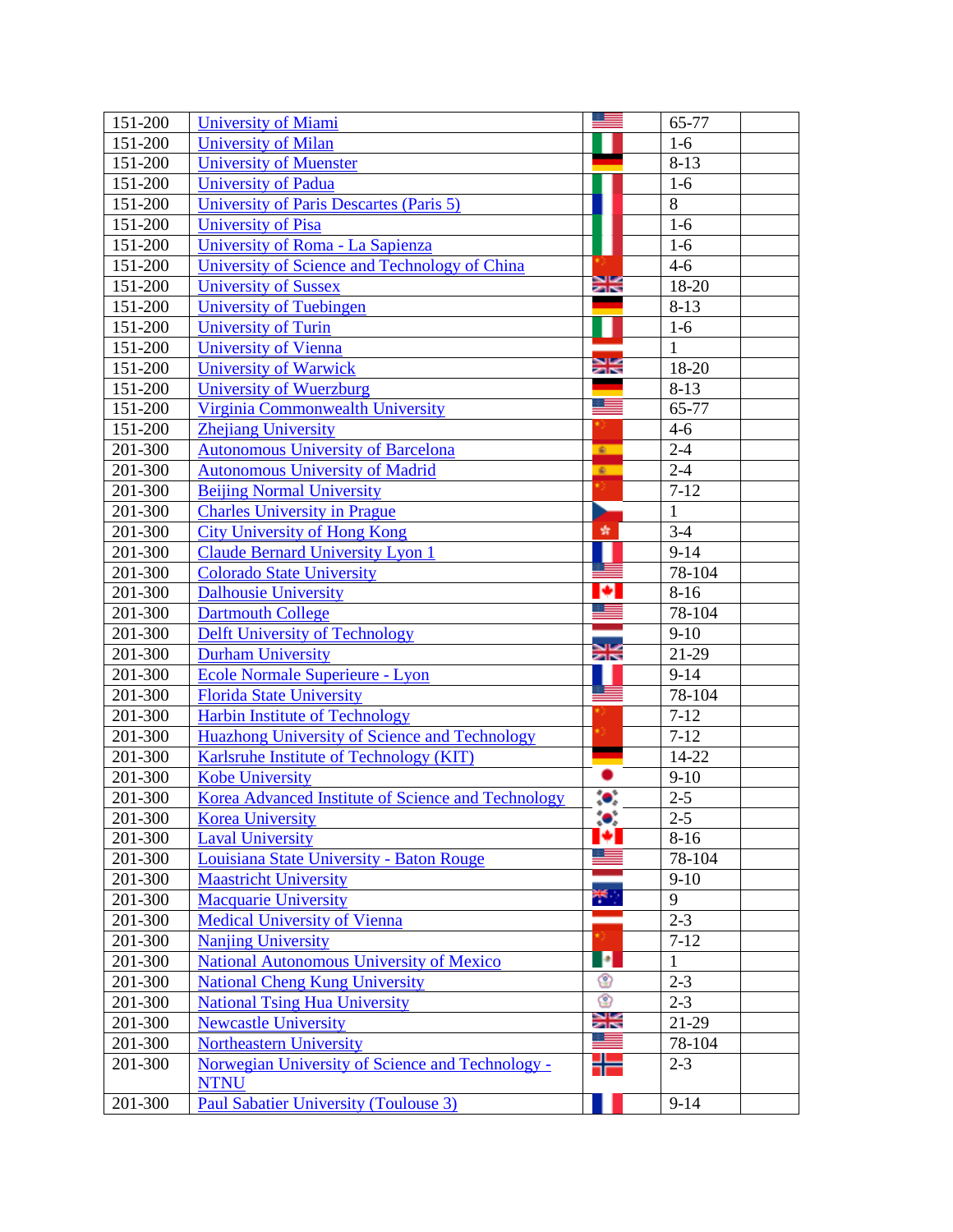| 201-300            | <b>Polytechnic Institute of Milan</b>                        |                        | $7 - 8$        |
|--------------------|--------------------------------------------------------------|------------------------|----------------|
| 201-300            | <b>Queen Mary, University of London</b>                      | ≍≍                     | 21-29          |
| 201-300            | <b>Queen's University</b>                                    | Ю                      | $8-16$         |
| 201-300            | Rensselaer Polytechnic Institute                             |                        | $78-104$       |
| 201-300            | <b>Royal Institute of Technology</b>                         | a <mark>a</mark><br>п. | $6 - 8$        |
| 201-300            | <b>RWTH Aachen University</b>                                |                        | 14-22          |
| 201-300            | <b>Simon Fraser University</b>                               | ø                      | $8 - 16$       |
| 201-300            | <b>State University of New York at Buffalo</b>               |                        | 78-104         |
| 201-300            | <b>Stony Brook University</b>                                | ≋≡                     | 78-104         |
| 201-300            | <b>Sun Yat-sen University</b>                                |                        | $7 - 12$       |
| 201-300            | <b>Sungkyunkwan University</b>                               | $\bullet$              | $2 - 5$        |
| 201-300            | <b>Swedish University of Agricultural Sciences</b>           | -1                     | $6 - 8$        |
| 201-300            | The George Washington University                             |                        | 78-104         |
| 201-300            | The Hong Kong University of Science and                      | 蠹                      | $3-4$          |
|                    | <b>Technology</b>                                            |                        |                |
| 201-300            | The University of Alabama at Birmingham                      | $\equiv$               | 78-104         |
| 201-300            | <b>The University of Auckland</b>                            | ≭€्                    | $1-2$          |
| 201-300            | The University of Dundee                                     | Ж                      | 21-29          |
| 201-300            | The University of New Mexico - Albuquerque                   | <u>a se</u>            | 78-104         |
| 201-300            | The University of Texas Health Science Center at             |                        | 78-104         |
|                    | Houston                                                      |                        |                |
| 201-300            | <b>TU Dresden</b>                                            |                        | 14-22          |
| 201-300            | <b>Umea University</b>                                       |                        | $6 - 8$        |
| 201-300            | <b>University College Dublin</b>                             |                        | $\overline{2}$ |
| 201-300            | <b>University of Aberdeen</b>                                | Ж                      | 21-29          |
| 201-300            | <b>University of Bergen</b>                                  |                        | $2 - 3$        |
| 201-300            | <b>University of Bochum</b>                                  |                        | 14-22          |
| 201-300            | <b>University of Bordeaux</b>                                |                        | $9 - 14$       |
| 201-300            | University of Cape Town                                      |                        | $1 - 2$        |
| 201-300            | <b>University of Cincinnati</b>                              |                        | 78-104         |
| 201-300<br>201-300 | University of Erlangen-Nuremberg                             | Ж                      | 14-22<br>21-29 |
| 201-300            | <b>University of Exeter</b><br><b>University of Florence</b> |                        | $7 - 8$        |
| 201-300            | <b>University of Guelph</b>                                  |                        | $8 - 16$       |
| 201-300            | <b>University of Houston</b>                                 |                        | 78-104         |
| 201-300            | University of Innsbruck                                      |                        | $2 - 3$        |
| 201-300            | <b>University of Kansas</b>                                  |                        | 78-104         |
| 201-300            | <b>University of Kentucky</b>                                | ≔                      | 78-104         |
| 201-300            | <b>University of Leicester</b>                               | Ж                      | 21-29          |
| 201-300            | <b>University of Leipzig</b>                                 |                        | 14-22          |
| 201-300            | University of Liege                                          |                        | 5              |
| 201-300            | <b>University of Lisbon</b>                                  | ۰                      | $\mathbf{1}$   |
| 201-300            | <b>University of Lorraine</b>                                |                        | $9 - 14$       |
| 201-300            | <b>University of Mainz</b>                                   |                        | 14-22          |
| 201-300            | <b>University of Marburg</b>                                 |                        | 14-22          |
| 201-300            | <b>University of Maryland, Baltimore</b>                     |                        | 78-104         |
| 201-300            | University of Missouri - Columbia                            |                        | 78-104         |
| 201-300            | University of Montpellier 2                                  |                        | $9 - 14$       |
| 201-300            | University of Nebraska - Lincoln                             |                        | 78-104         |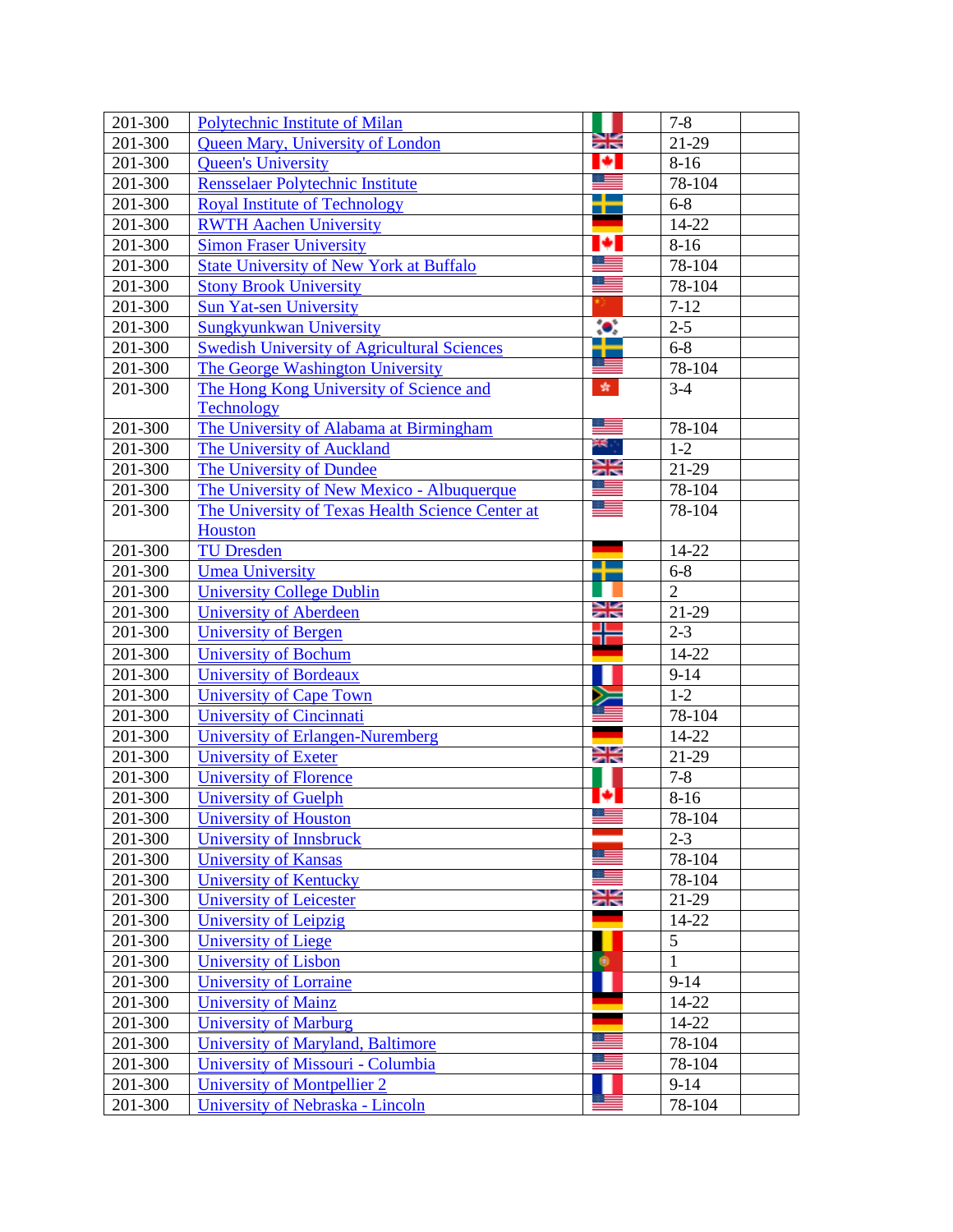| 201-300 | <b>University of Notre Dame</b>                      |                | 78-104       |  |
|---------|------------------------------------------------------|----------------|--------------|--|
| 201-300 | <b>University of Oregon</b>                          |                | 78-104       |  |
| 201-300 | University of Otago                                  | ≭€्            | $1-2$        |  |
| 201-300 | <b>University of Ottawa</b>                          | ø              | $8 - 16$     |  |
| 201-300 | University of South Carolina - Columbia              |                | 78-104       |  |
| 201-300 | <b>University of South Florida</b>                   |                | 78-104       |  |
| 201-300 | <b>University of St Andrews</b>                      | Ж              | 21-29        |  |
| 201-300 | <b>University of Stuttgart</b>                       |                | 14-22        |  |
| 201-300 | University of Tennessee - Knoxville                  | ≔              | 78-104       |  |
| 201-300 | University of the Witwatersrand                      | Ň              | $1-2$        |  |
| 201-300 | <b>University of Tsukuba</b>                         |                | $9-10$       |  |
| 201-300 | <b>University of Valencia</b>                        | $\mathbf{g}_i$ | $2 - 4$      |  |
| 201-300 | <b>University of Victoria</b>                        | ø              | $8 - 16$     |  |
| 201-300 | <b>University of Waterloo</b>                        | ю              | $8-16$       |  |
| 201-300 | <b>University of York</b>                            | Ж              | 21-29        |  |
| 201-300 | Virginia Polytechnic Institute and State University  | <u>e bo</u>    | 78-104       |  |
| 201-300 | <b>Washington State University</b>                   |                | 78-104       |  |
| 201-300 | Western University (The University of Western        | ы              | $8 - 16$     |  |
|         | Ontario)                                             |                |              |  |
| 201-300 | Xian Jiao Tong University                            |                | $7 - 12$     |  |
| 201-300 | <b>Yeshiva University</b>                            | Æ              | 78-104       |  |
| 201-300 | <b>Yonsei University</b>                             | $\bullet$      | $2 - 5$      |  |
| 301-400 | <b>Beihang University</b>                            |                | 13-25        |  |
| 301-400 | <b>Brandeis University</b>                           | - 11           | 105-125      |  |
| 301-400 | <b>Brigham Young University</b>                      |                | 105-125      |  |
| 301-400 | <b>Central South University</b>                      | a po           | 13-25        |  |
| 301-400 | <b>Chalmers University of Technology</b>             |                | $9-10$       |  |
| 301-400 | <b>Chiba University</b>                              |                | $11 - 14$    |  |
| 301-400 | <b>China Agricultural University</b>                 |                | $13 - 25$    |  |
| 301-400 | <b>City University of New York City College</b>      | <u> =</u>      | 105-125      |  |
| 301-400 | <b>Complutense University of Madrid</b>              | $\bullet$      | $5 - 8$      |  |
| 301-400 | <b>Curtin University</b>                             | ž,             | $10-18$      |  |
| 301-400 | <b>Dalian University of Technology</b>               | Œ              | 13-25        |  |
| 301-400 | <b>Drexel University</b>                             |                | 105-125      |  |
| 301-400 | <b>Ecole Polytechnique</b>                           | ı.             | $15 - 17$    |  |
| 301-400 | <b>Eindhoven University of Technology</b>            |                | $11 - 12$    |  |
| 301-400 | <b>Eotvos Lorand University</b>                      |                | $\mathbf{1}$ |  |
| 301-400 | <b>ESPCI ParisTech</b>                               |                | $15 - 17$    |  |
| 301-400 | <b>Federal University of Minas Gerais</b>            | ♦              | $2 - 5$      |  |
| 301-400 | Federal University of Rio de Janeiro                 | ◉              | $2 - 5$      |  |
| 301-400 | <b>Flinders University</b>                           | 뿌.             | $10-18$      |  |
| 301-400 | <b>Georgetown University</b>                         | ≋≡             | 105-125      |  |
| 301-400 | <b>Griffith University</b>                           | ₩,             | $10-18$      |  |
| 301-400 | <b>Hannover Medical School</b>                       |                | 23-30        |  |
| 301-400 | <b>Hanyang University</b>                            | $\bullet$      | $6 - 8$      |  |
| 301-400 | <b>Hiroshima University</b>                          |                | $11 - 14$    |  |
| 301-400 | <b>Indian Institute of Science</b>                   | ×              | $\mathbf{1}$ |  |
| 301-400 | Indiana University-Purdue University at Indianapolis |                | 105-125      |  |
| 301-400 | <b>Jagiellonian University</b>                       |                | $1-2$        |  |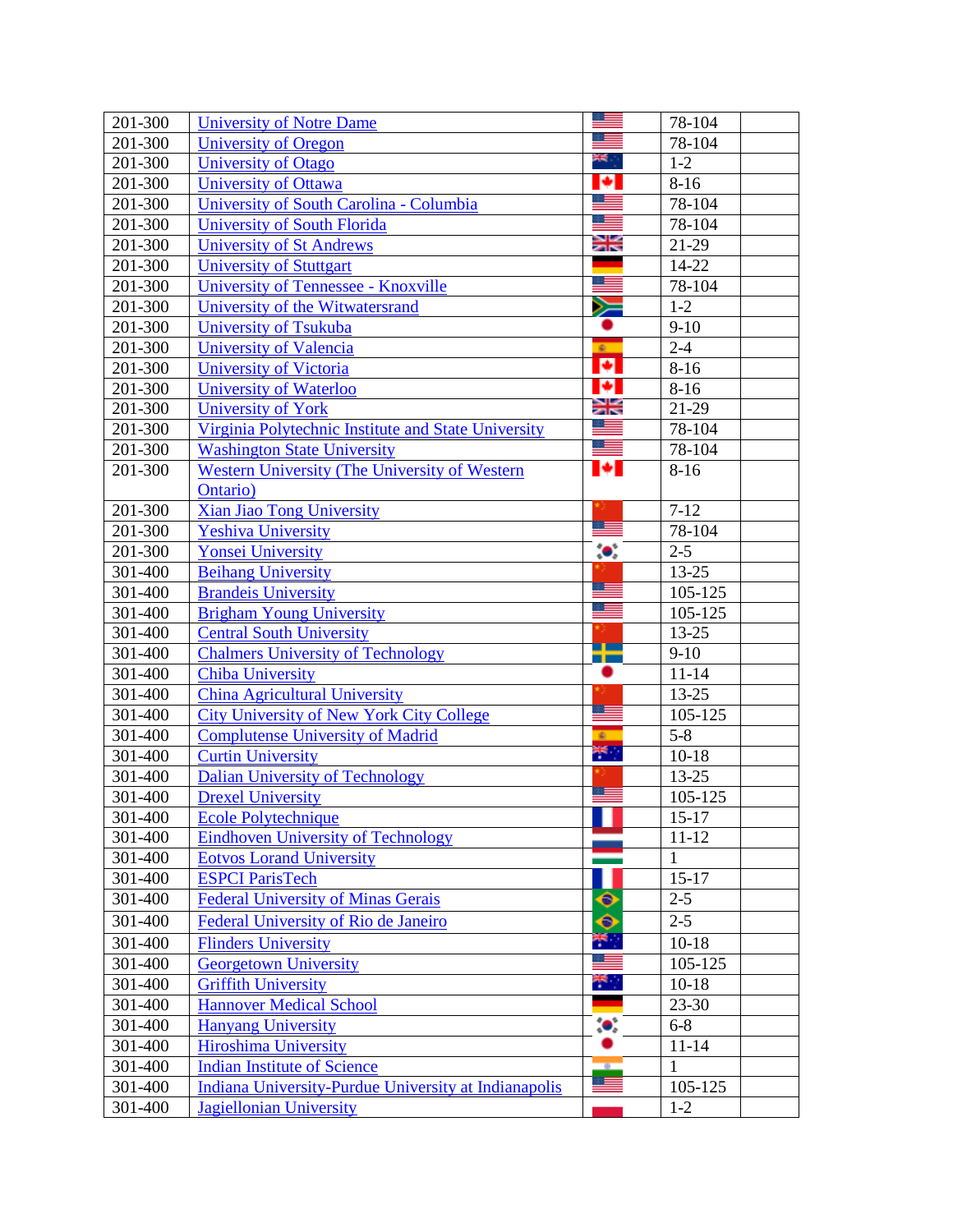| 301-400            | <b>James Cook University</b>                                                     | ₩.,           | $10-18$                |  |
|--------------------|----------------------------------------------------------------------------------|---------------|------------------------|--|
| 301-400            | <b>Jilin University</b>                                                          |               | 13-25                  |  |
| 301-400            | <b>Keio University</b>                                                           | ٠             | $11 - 14$              |  |
| 301-400            | <b>Kyung Hee University</b>                                                      | $\bullet$     | $6 - 8$                |  |
| 301-400            | <b>Lancaster University</b>                                                      | Ж             | 30-33                  |  |
| 301-400            | <b>Lanzhou University</b>                                                        |               | 13-25                  |  |
| 301-400            | <b>Linkoping University</b>                                                      | ┲             | $9-10$                 |  |
| 301-400            | London School of Hygiene & Tropical Medicine                                     | )<br>기년       | 30-33                  |  |
| 301-400            | Nankai University                                                                |               | $13 - 25$              |  |
| 301-400            | <b>National and Kapodistrian University of Athens</b>                            | £             | $\mathbf{1}$           |  |
| 301-400            | <b>National Chiao Tung University</b>                                            | ☺             | $\overline{4}$         |  |
| 301-400            | <b>Pohang University of Science and Technology</b>                               | $\bullet$     | $6 - 8$                |  |
| 301-400            | Polytechnic University of Valencia                                               | ÷.            | $5 - 8$                |  |
| 301-400            | <b>Queen's University Belfast</b>                                                | Ж             | 30-33                  |  |
| 301-400            | <b>Saint Petersburg State University</b>                                         |               | $\overline{2}$         |  |
| 301-400            | <b>San Diego State University</b>                                                | ≋≡            | 105-125                |  |
| 301-400            | Scuola Normale Superiore - Pisa                                                  |               | $9-12$                 |  |
| 301-400            | <b>Shandong University</b>                                                       |               | 13-25                  |  |
| 301-400            | <b>Sichuan University</b>                                                        |               | $13 - 25$              |  |
| 301-400            | South China University of Technology                                             |               | 13-25                  |  |
| 301-400            | <b>Southeast University</b>                                                      |               | 13-25                  |  |
| 301-400            | <b>SUNY</b> at Albany                                                            |               | 105-125                |  |
| 301-400            | <b>Swinburne University of Technology</b>                                        | ∺≒ ∶          | $10 - 18$              |  |
| 301-400            | <b>Technical University of Berlin</b>                                            | - 11          | 23-30                  |  |
| 301-400            | <b>Temple University</b>                                                         |               | 105-125                |  |
| 301-400            | The Hong Kong Polytechnic University                                             | 蠹<br>≋≡       | 5                      |  |
| 301-400            | The University of Montana - Missoula                                             |               | 105-125                |  |
| 301-400            | <b>The University of Reading</b>                                                 | Ж             | 30-33                  |  |
| 301-400            | The University of Texas at Dallas                                                |               | 105-125                |  |
| 301-400            | The University of Texas Health Science Center at San                             | <u> a l</u>   | 105-125                |  |
| 301-400            | <b>Antonio</b>                                                                   | 33            |                        |  |
| 301-400            | <b>Thomas Jefferson University</b><br><b>Tokyo Medical and Dental University</b> |               | 105-125<br>$11 - 14$   |  |
| 301-400            | <b>Tongji University</b>                                                         |               | 13-25                  |  |
| 301-400            |                                                                                  | <u>estern</u> |                        |  |
| 301-400            | <b>Tulane University</b><br><b>UNESP</b>                                         | ◆             | 105-125<br>$2 - 5$     |  |
| 301-400            |                                                                                  | П             | $6 - 7$                |  |
| 301-400            | <b>University of Antwerp</b><br>University of Belgrade                           | ng m          | $\mathbf{1}$           |  |
| 301-400            | <b>University of Campinas</b>                                                    | ●             | $2 - 5$                |  |
|                    |                                                                                  |               |                        |  |
| 301-400<br>301-400 | <b>University of Central Florida</b>                                             | æ             | 105-125<br>105-125     |  |
| 301-400            | University of Colorado at Denver                                                 |               |                        |  |
| 301-400            | <b>University of Connecticut</b><br><b>University of Duesseldorf</b>             |               | 105-125<br>23-30       |  |
|                    |                                                                                  |               |                        |  |
| 301-400<br>301-400 | <b>University of Duisburg-Essen</b>                                              |               | $23 - 30$<br>$23 - 30$ |  |
| 301-400            | <b>University of Giessen</b><br><b>University of Granada</b>                     | ¢.            | $5 - 8$                |  |
| 301-400            | University of Halle-Wittenberg                                                   |               | 23-30                  |  |
| 301-400            | University of Konstanz                                                           |               | $23 - 30$              |  |
| 301-400            | <b>University of Malaya</b>                                                      | $\bullet$     | $\mathbf{1}$           |  |
|                    |                                                                                  |               |                        |  |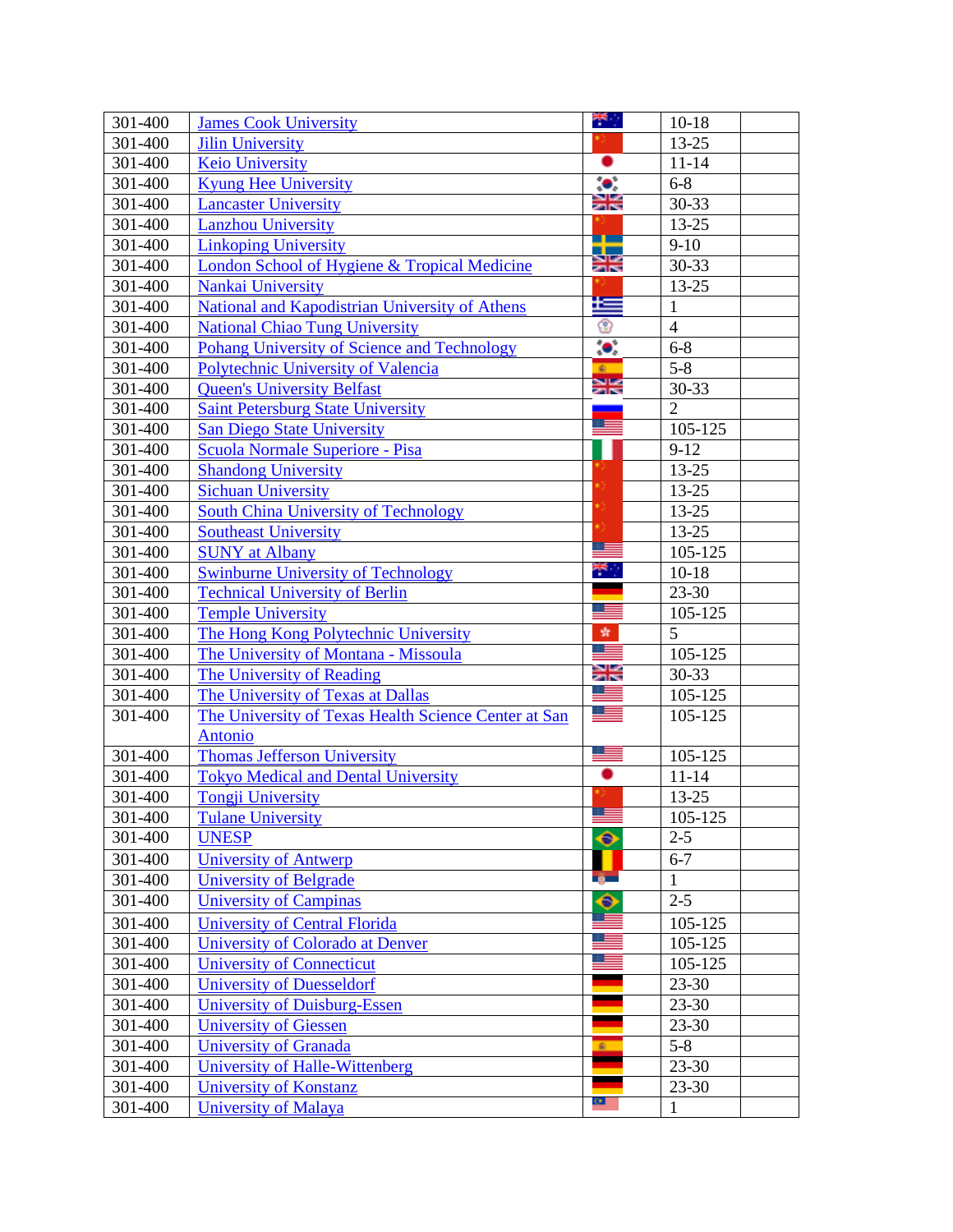| 301-400     | <b>University of Manitoba</b>                          | ĸ.                   | $17 - 18$      |
|-------------|--------------------------------------------------------|----------------------|----------------|
| 301-400     | <b>University of Milan - Bicocca</b>                   |                      | $9-12$         |
| 301-400     | University of Naples Federico II                       |                      | $9-12$         |
| 301-400     | <b>University of Newcastle</b>                         | ب <del>جاء</del>     | $10-18$        |
| 301-400     | <b>University of Oulu</b>                              | t                    | $2 - 3$        |
| 301-400     | University of Paris Dauphine (Paris 9)                 |                      | $15 - 17$      |
| 301-400     | <b>University of Pompeu Fabra</b>                      | 案。                   | $5 - 8$        |
| 301-400     | <b>University of Porto</b>                             | $\bullet$            | $\overline{2}$ |
| 301-400     | <b>University of Rhode Island</b>                      |                      | 105-125        |
| 301-400     | University of Roma - Tor Vergata                       |                      | $9-12$         |
| 301-400     | <b>University of Saskatchewan</b>                      | ø                    | $17 - 18$      |
| 301-400     | <b>University of Southern Denmark</b>                  | J                    | $\overline{4}$ |
| 301-400     | University of Tasmania                                 | <b>THE R</b>         | $10-18$        |
| 301-400     | University of Technology, Sydney                       | ak l                 | $10 - 18$      |
| 301-400     | <b>University of Tehran</b>                            | Ŧ                    | $\mathbf{1}$   |
| 301-400     | <b>University of Turku</b>                             |                      | $2 - 3$        |
| 301-400     | <b>University of Twente</b>                            |                      | $11 - 12$      |
| 301-400     | University of Ulm                                      |                      | $23 - 30$      |
| 301-400     | <b>University of Vermont</b>                           |                      | 105-125        |
| 301-400     | <b>University of Warsaw</b>                            |                      | $1-2$          |
| 301-400     | <b>University of Wollongong</b>                        | ÷,                   | $10 - 18$      |
| 301-400     | <b>Vrije University Brussel</b>                        |                      | $6 - 7$        |
| 301-400     | <b>Wake Forest University</b>                          |                      | 105-125        |
| 301-400     | <b>Wayne State University</b>                          |                      | 105-125        |
| 301-400     | <b>Xiamen University</b>                               |                      | 13-25          |
| 401-500     | <b>Aalborg University</b>                              | T                    | $\overline{5}$ |
| 401-500     | <b>Aalto University</b>                                |                      | $4 - 5$        |
| 401-500     | <b>Aristotle University of Thessaloniki</b>            |                      | $\overline{2}$ |
| 401-500     | <b>Auburn University</b>                               |                      | 126-146        |
| 401-500     | <b>Bar-Ilan University</b>                             |                      | $5-6$          |
| 401-500     | <b>Ben-Gurion University of the Negev</b>              | ⇒∥                   | $5-6$          |
| 401-500     | <b>Bielefeld University</b>                            |                      | 31-39          |
| 401-500     | <b>Boston College</b>                                  |                      | 126-146        |
| 401-500     | <b>Brunel University</b>                               | Ж                    | 34-38          |
| 401-500     | <b>Cairo University</b>                                |                      | $\mathbf{1}$   |
| 401-500     | <b>Capital University of Medical Sciences</b>          |                      | 26-32          |
| 401-500     | <b>Carleton University</b>                             | ø                    | 19-21          |
| 401-500     | <b>Catholic University of Chile</b>                    | ×.                   | $1-2$          |
| 401-500     | <b>Catholic University of Korea</b>                    | $\bullet$ .          | $9-10$         |
| 401-500     | <b>Catholic University of the Sacred Heart</b>         |                      | $13 - 21$      |
| 401-500     | <b>Chang Gung University</b>                           | ☺                    | $5 - 7$        |
| 401-500     | <b>Clemson University</b>                              | ÷                    | 126-146        |
| 401-500     | <b>Deakin University</b>                               | i<br>K               | 19             |
| 401-500     | <b>East China University of Science and Technology</b> |                      | 26-32          |
| 401-500     | <b>Ewha Womans University</b>                          | $\bullet$            | $9-10$         |
| 401-500     | Federal University of Rio Grande do Sul                | ◆                    | 6              |
| $401 - 500$ | <b>Istanbul University</b>                             | $\mathbf{C}^{\star}$ | 1              |
| 401-500     | <b>Kanazawa University</b>                             |                      | $15-19$        |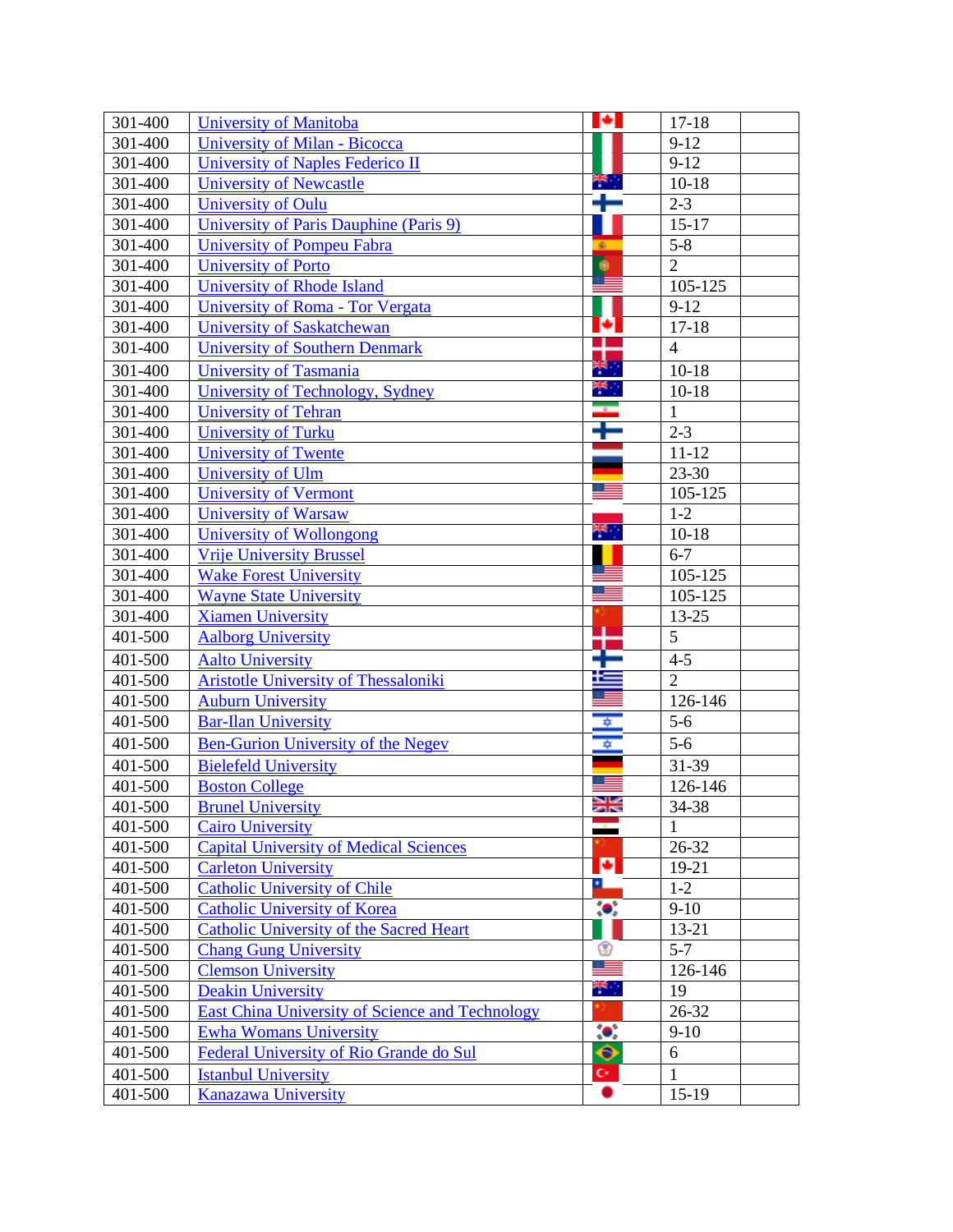| 401-500            | <b>Kansas State University</b>                                                    |                   | 126-146        |
|--------------------|-----------------------------------------------------------------------------------|-------------------|----------------|
| 401-500            | <b>Kent State University</b>                                                      |                   | 126-146        |
| 401-500            | King Abdullah University of Science and Technology                                | $\frac{108}{100}$ | $3-4$          |
| 401-500            | King Fahd University of Petroleum & Minerals                                      | 1931<br>--        | $3-4$          |
| 401-500            | <b>Medical University of Graz</b>                                                 |                   | $4 - 6$        |
| 401-500            | <b>Medical University of South Carolina</b>                                       | œ                 | 126-146        |
| 401-500            | <b>MINES ParisTech</b>                                                            |                   | 18-21          |
| 401-500            | <b>Nanjing Medical University</b>                                                 |                   | 26-32          |
| 401-500            | <b>National Sun Yat-Sen University</b>                                            | ☺                 | $5 - 7$        |
| 401-500            | <b>National Yang Ming University</b>                                              | ♔                 | $5 - 7$        |
| 401-500            | <b>Okayama University</b>                                                         |                   | $15-19$        |
| 401-500            | <b>Oklahoma State University</b>                                                  |                   | 126-146        |
| 401-500            | <b>Osaka City University</b>                                                      |                   | $15-19$        |
| 401-500            | <b>Peking Union Medical College</b>                                               |                   | 26-32          |
| 401-500            | Polytechnic University of Catalonia                                               | £.<br>ੋ≣          | $9-12$         |
| 401-500            | <b>Rush University</b>                                                            | M.                | 126-146        |
| 401-500            | <b>Saint Louis University</b>                                                     |                   | 126-146        |
| 401-500            | <b>Soochow University</b>                                                         | ≋≡                | 26-32          |
| 401-500            | <b>State University of New York Health Science Center</b>                         |                   | 126-146        |
|                    | at Brooklyn                                                                       |                   |                |
| 401-500            | <b>Stellenbosch University</b>                                                    |                   | $3-4$          |
| 401-500            | <b>Stockholm School of Economics</b>                                              |                   | 11             |
| 401-500            | <b>Syracuse University</b>                                                        |                   | 126-146        |
| 401-500<br>401-500 | <b>Technical University Darmstadt</b>                                             |                   | 31-39<br>31-39 |
| 401-500            | <b>Technical University of Braunschweig</b>                                       | Ж                 | 34-38          |
| 401-500            | <b>The Open University</b><br>The University of Texas Medical Branch at Galveston |                   | 126-146        |
| 401-500            | <b>Tianjin University</b>                                                         |                   | 26-32          |
| 401-500            | <b>Tilburg University</b>                                                         |                   | 13             |
| 401-500            | <b>Tokyo University of Science</b>                                                |                   | $15-19$        |
| 401-500            | <b>University College Cork</b>                                                    |                   | $\overline{3}$ |
| 401-500            | University of Alaska - Fairbanks                                                  |                   | 126-146        |
| 401-500            | University of Arkansas at Fayetteville                                            |                   | 126-146        |
| 401-500            | University of Arkansas at Little Rock                                             |                   | 126-146        |
| 401-500            | University of Auvergne                                                            |                   | 18-21          |
| 401-500            | University of Bath                                                                | $\geq$            | 34-38          |
| 401-500            | <b>University of Bayreuth</b>                                                     |                   | 31-39          |
| 401-500            | <b>University of Bremen</b>                                                       |                   | 31-39          |
| 401-500            | University of Cagliari                                                            |                   | 13-21          |
| 401-500            | <b>University of Canterbury</b>                                                   |                   | $3-4$          |
| 401-500            | <b>University of Chile</b>                                                        | ᄘ                 | $1 - 2$        |
| 401-500            | <b>University of Coimbra</b>                                                      | $\bullet$         | $\overline{3}$ |
| 401-500            | <b>University of Eastern Finland</b>                                              | Ŧ                 | $4 - 5$        |
| 401-500            | <b>University of Essex</b>                                                        | Ж                 | 34-38          |
| 401-500            | University of Ferrara                                                             |                   | 13-21          |
| 401-500            | University of Genova                                                              |                   | 13-21          |
| 401-500            | <b>University of Graz</b>                                                         |                   | $4 - 6$        |
| 401-500            | <b>University of Hannover</b>                                                     |                   | 31-39          |
| $401 - 500$        | University of Jena                                                                |                   | 31-39          |